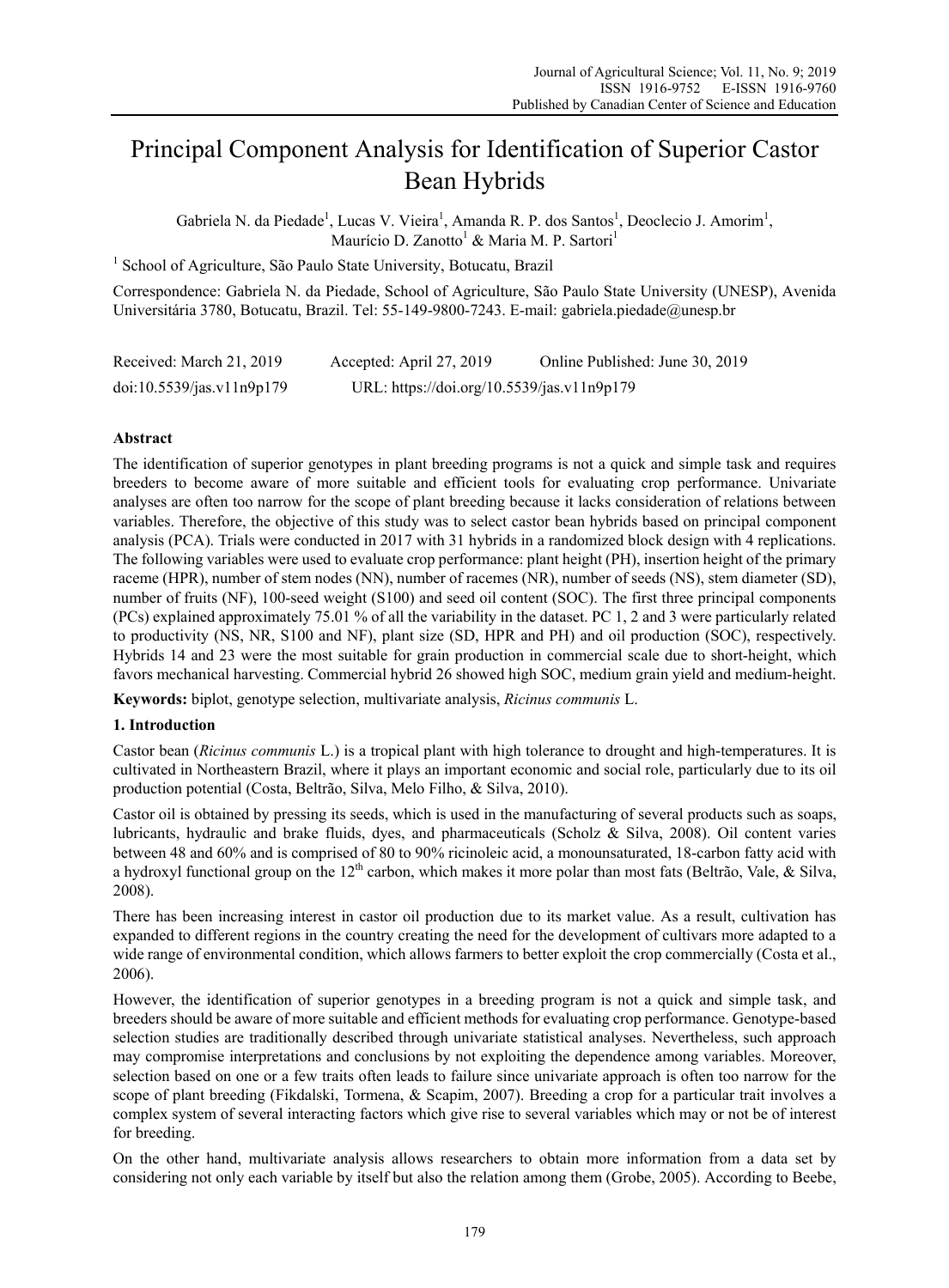Pell, and Seasholt (1998), multivariate techniques are a key tool in plant breeding programs as it increases selection efficiency. Among these techniques, principal components analysis (PCA) aims at reducing the set of traits and thus simplifying structurally the data set so that differences between treatments, in principle influenced by a larger set of traits, can be evaluated in two- or three-dimensional spaces of easy geometric interpretation (Cruz, Regazzi, & Carneiro, 2012). The technique creates orthogonal axes called principal components (PCs), which are linear combinations of the original variables (Leite et al., 2016).

Multivariate techniques have been applied to evaluate the performance of several crops including corn, rice, and beans. For instance, Oliveira, Gravina, and Oliveira (2018) applied multivariate analysis techniques (PCA and UPGMA) as a tool for selecting bean genotypes with desirable agronomic traits. PCA has also been applied to studies involving phenotypic divergence in corn genotypes (Greveniotis, Bouloumpasi, Tsakiris, Sioki, & Ipsilandis, 2018), to identify superior accessions of rice when subjected to below-optimum temperatures during the initial development phase (Moura et al., 2018), and to identify and group different soybean cultivars (Panero et al., 2018).

Despite the importance of such a tool, application of multivariate methods in castor breeding programs are lacking. One of the few studies which address the topic was Sartori, Silva, and Zanotto (2018), who investigated the efficiency of multivariate methods such as clustering methods (complete link, Euclidian distance and the nearest neighbor method) and PCA to select short-height, high-yielding castor bean cultivars. While dendrograms in clustering methods yielded contrasting results, PCA allowed to efficiently select genotypes based on all desired traits concomitantly. Therefore, the objective of this study was to evaluate PCA as a tool to select castor bean hybrids.

#### **2. Materials and Methods**

#### *2.1 Characterization of the Experimental Area*

The experiment was carried out at Bariri-SP (22°4′28″ S and 48°44′26″ W) at 440 m meter above sea level. According to Köppen Climate Classification, trials were conducted in a tropical zone with dry winter (Aw) (Alvares, Stape, Sentelhas, Gonçalves, & Sparovek, 2013).

#### *2.2 Material Studied and Management of the Experiment*

31 hybrids of castor bean were evaluated, 28 were developed by the breeding program from the School of Agriculture at São Paulo State University (UNESP), and 3 commercial hybrids were used as controls: Sara (hybrid 26) and Lyra (hybrid 27 and 28). The evaluation was performed on December 9, 2017 at harvest.

Two days prior to planting, seeds were treated with were carboxinthiran fungicide (Vitavax-thiran-300 ml product/100 kg seed) and thiametoxan insecticide (Cruiser-300 g product/100 kg seed).

#### *2.3 Experimental Planning and Variables*

The experiment design was a randomized complete block with 4 replicates. Each experimental plot consisted of a 2.5-meter line, with spacing of 1.0-meter between rows and 0.5-meter between plants, a total of 2.5  $m^2$  of useful plot, with no border line between them. Planting was done manually, using three seeds per pit, and then, after thinning, one plant was kept in each pit. Fertilization and crop management were carried out according to the technical indications for Castor bean cultivation in São Paulo (Savy Filho, 2005).

After the complete development of the plants, the following parameters were evaluated:

a) Plant Height (PH): measurement of all plants of the plot, from the soil surface to the apex of the highest racemus, in centimeters;

b) Insertion Height of the Primary Raceme (HPR): measure from the soil surface until the insertion of the primary racemes, at the time of maturation of the last racemes, in centimeters;

c) Number of Stem Nodes (NN): counting the number of nodes from the soil to the region of insertion of the primary raceme, of all the plants in the plot;

d) Number of Racemes (NR): average number of racemes per plot;

e) Number of Seeds (NS): average number of seeds per plot;

(f) Stem Diameter (SD): measure the diameter at the middle third of the stem with the aid of a caliper in centimeters;

g) Number of Fruits (NF): average number of fruits per plot;

(h) 100-Seed Weight (S100): mass of 100 seeds taken at random from the plots;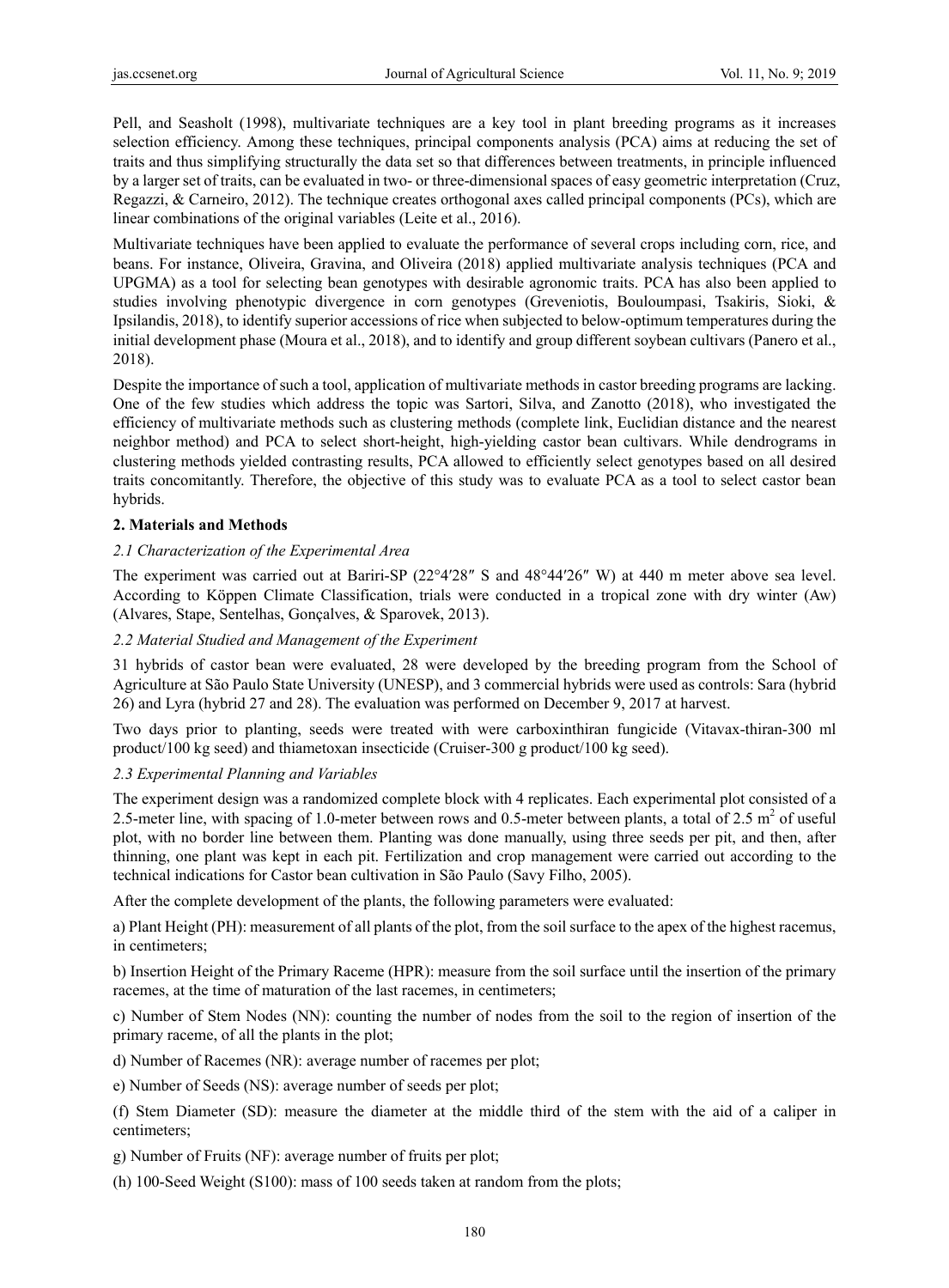i) Seed Oil Content (SOC): percentage of oil according to Soxhlet methodology (Silva & Queiroz, 2002).

#### *2.4 Statistical Analyzes*

Data was subjected to principal component analysis (PCA) to reduce the number of variables in the original data set to a more significant set of variables, while maintaining maximum information. Since the original variables do not have the same unit, the correlation matrix was used as a way of prior standardization of the data (centering on the mean and reducing to the unit of standard deviation). If standardization is not, variables having higher variances would be emphasized in the first components (Wilks, 2006).

Eigenvectors, which are coefficients associated positively or negatively with each original variable, were compared to identify how much each PC was explained by each variable and to define those that contributed the most to the formation of each selected PCs. Scores, which are assumed values of each PC for the studied hybrids, are then obtained from the eigenvectors. Finally, such information allows the identification of those hybrids that best stood out in relation to each PC.

In order to graphically represent our results and verify the correlations between the variables, PCA biplots were built using eigenvectors and scores data in two-dimensional form (Gabriel, 1971). Variables that have vectors with angle smaller than 90° are positively correlated, greater than 90° are negatively correlated, and equal to 0 display no correlation (Yan & Fregeau-Reid, 2008). Data analysis was performed using software R 3.5.2.

#### **3. Results and Discussion**

Mean annual temperature at Bariri was 22.5 °C, while precipitation varied between 1100 and 1700 mm. Beltrão, Azevedo, Lima, and Queiroz (2007) reported ideal temperature required by castor bean for growth and development varies from 20 to 30 °C with an optimum around 23 °C, while annual precipitation level is between 650 and 800 mm with an optimum between 700 and 1400 mm. Thus, the experiment was carried out with ideal conditions the crop.

The amount of variance explained by PCs is key to define the number of PCs to be kept. For Rencher (2002), the proportion of variance explained by PCs should correspond to at least 70%. In our results, the first three PCs explained approximately 75.01% of all the variability in the data set (40.92% explained by PC1, 22.11% by PC2 and 11.98% by PC3) (Table 1). According to Cruz et al. (2012), such process makes statistical calculations and interpretation simpler than other methods.

| Principal Components | Eigenvalues $(\lambda)$ | Proportion | Cumulative Proportion |
|----------------------|-------------------------|------------|-----------------------|
| PC <sub>1</sub>      | 1.9190                  | 0.4092     | 0.4092                |
| PC <sub>2</sub>      | 1.4107                  | 0.2211     | 0.6303                |
| PC <sub>3</sub>      | 1.0383                  | 0.1198     | 0.7501                |
| PC <sub>4</sub>      | 0.9692                  | 0.1044     | 0.8545                |
| PC <sub>5</sub>      | 0.7334                  | 0.0607     | 0.9142                |
| PC <sub>6</sub>      | 0.5756                  | 0.0368     | 0.9510                |
| PC7                  | 0.5533                  | 0.0341     | 0.9851                |
| PC <sub>8</sub>      | 0.3331                  | 0.0123     | 0.9974                |
| PC <sub>9</sub>      | 0.1520                  | 0.0026     | 1.0000                |

Table 1. Principal components, eigenvalues, proportion of explained variance and cumulative proportions

Other strategy to select PCs is called Kaiser (1958) criterion, which determines that the number of components must be equal to the number of eigenvalues (PC variances) with mean greater than or equal to the variances of each variable in the original data set. PCA was performed on the correlation matrix with standard variables. This criterion considers that PCs with eigenvalues  $> 1$  ( $\lambda i > 1$ ) are enough to represent the total variability present in the original data set.

By ordering eigenvalues from highest to lowest using the scree plot, it is possible to define the number of PCs that should be considered for analysis  $(\lambda i > 1)$  through the slope of the curve. This method also indicated that the first three PCs are enough to study the original data set (Figure 1).

Eigenvectors are key to identify variables that contributed most to each component. PC1 displayed greater positive associations with the following variables: NS, NR, S100 and NF. For PC2, such positive associations were also observed for the following variables: SD, HPR and PH. However, tall-height, thick-stem plants are commercially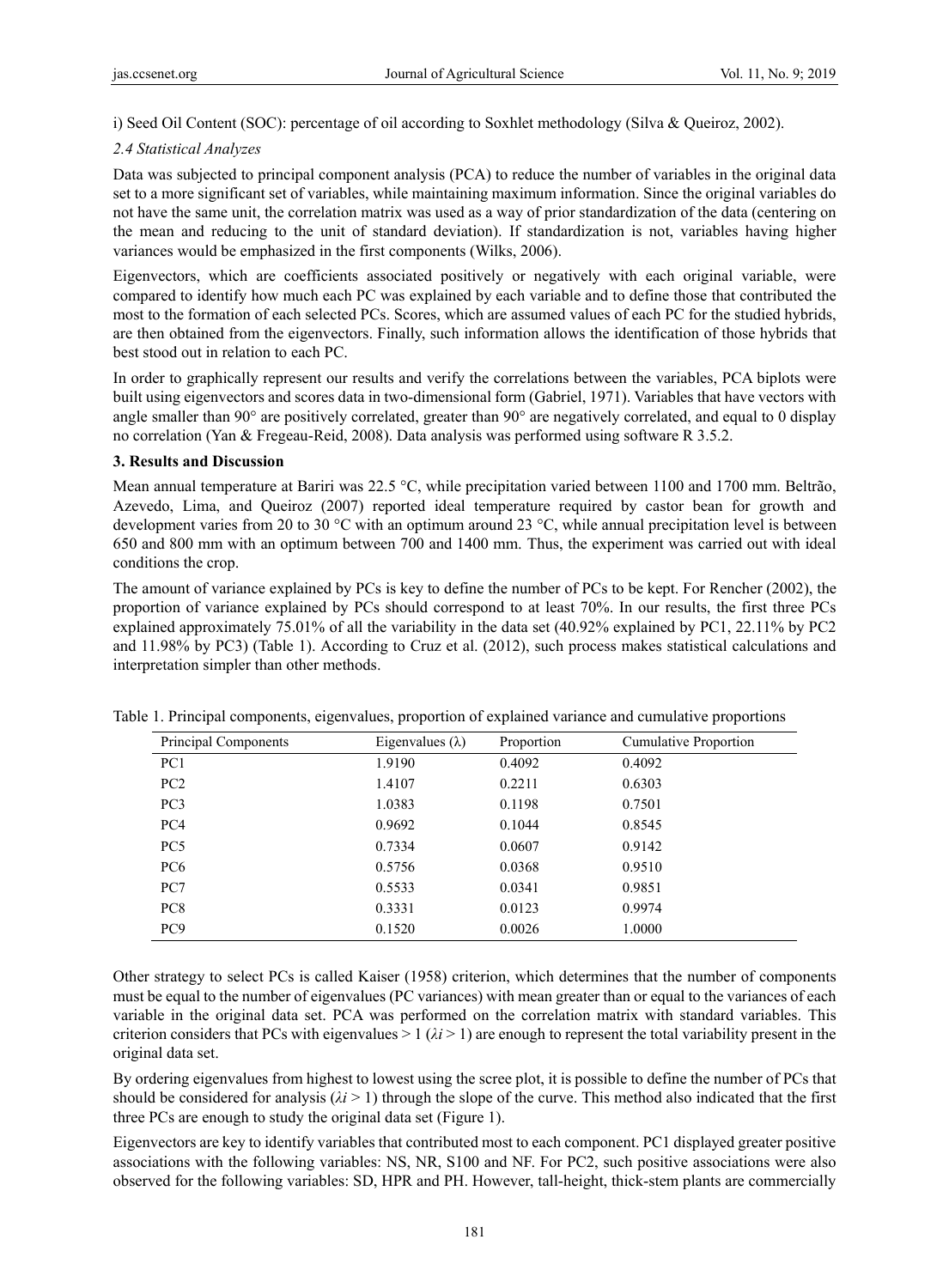unsuitable since it makes difficult for mechanical harvesting (Lopes, Beltrão, Lopes Neto, & Pedroza, 2008; Ferreira, Maruyama, & Soratto, 2009). In addition, HPR is a characteristic related to precocity. Late-maturity cultivars launches the first raceme at higher height compare to early-maturity ones (Severino et al., 2006), which can be unfavorable to production systems. Conversely, there was a strong negative association between SOC and PC3 (Tabl e 2).



Figure 1. *Scree plot* of eigenvalues (variances of principal components)

Table 2. Eigenvectors of the number of racemes (NR), number of fruit (NF), number of seed (NS), number of stem nodes (NN), height of the primary racemes (HPR), plant height (PH), stem diameter (SD), seed oil content (SOC) and 100-seed weight (S100), the three principal components (PC1, PC2 and PC3)

| Variáveis        | PC1       | PC2       | PC <sub>3</sub> |
|------------------|-----------|-----------|-----------------|
| NR.              | 0.4723    | $-0.0542$ | 0.1424          |
| NF               | 0.4382    | 0.0071    | $-0.2522$       |
| <b>NS</b>        | 0.4728    | 0.0710    | $-0.1464$       |
| NN.              | $-0.2872$ | 0.3518    | $-0.4393$       |
| <b>HPR</b>       | $-0.0190$ | 0.5246    | $-0.5046$       |
| PH               | 0.1723    | 0.4896    | 0.3853          |
| SD.              | $-0.0375$ | 0.5513    | 0.3162          |
| SOC.             | 0.1719    | $-0.1718$ | $-0.4457$       |
| S <sub>100</sub> | 0.4668    | 0.1411    | $-0.0026$       |

Therefore, PC1, 2 and 3 are particularly related to productivity, plant size and oil production, respectively, which are important traits to select high performance genotypes. Goodarzi, Darvishzadeh, Hassani, and Hassanzaeh (2011), studied the genetic diversity of 12 castor bean accessions using 32 variables related to morphological and yield traits. The authors found that the first three CPs expressed 72% of the total data variability. In addition, SD was positively associated with PC1, while SOC was negatively associated with PC2. These results are in line with our findings.

Score-based selection is facilitated by the classification of previous PCs according to the objective of the breeding program (Table 3).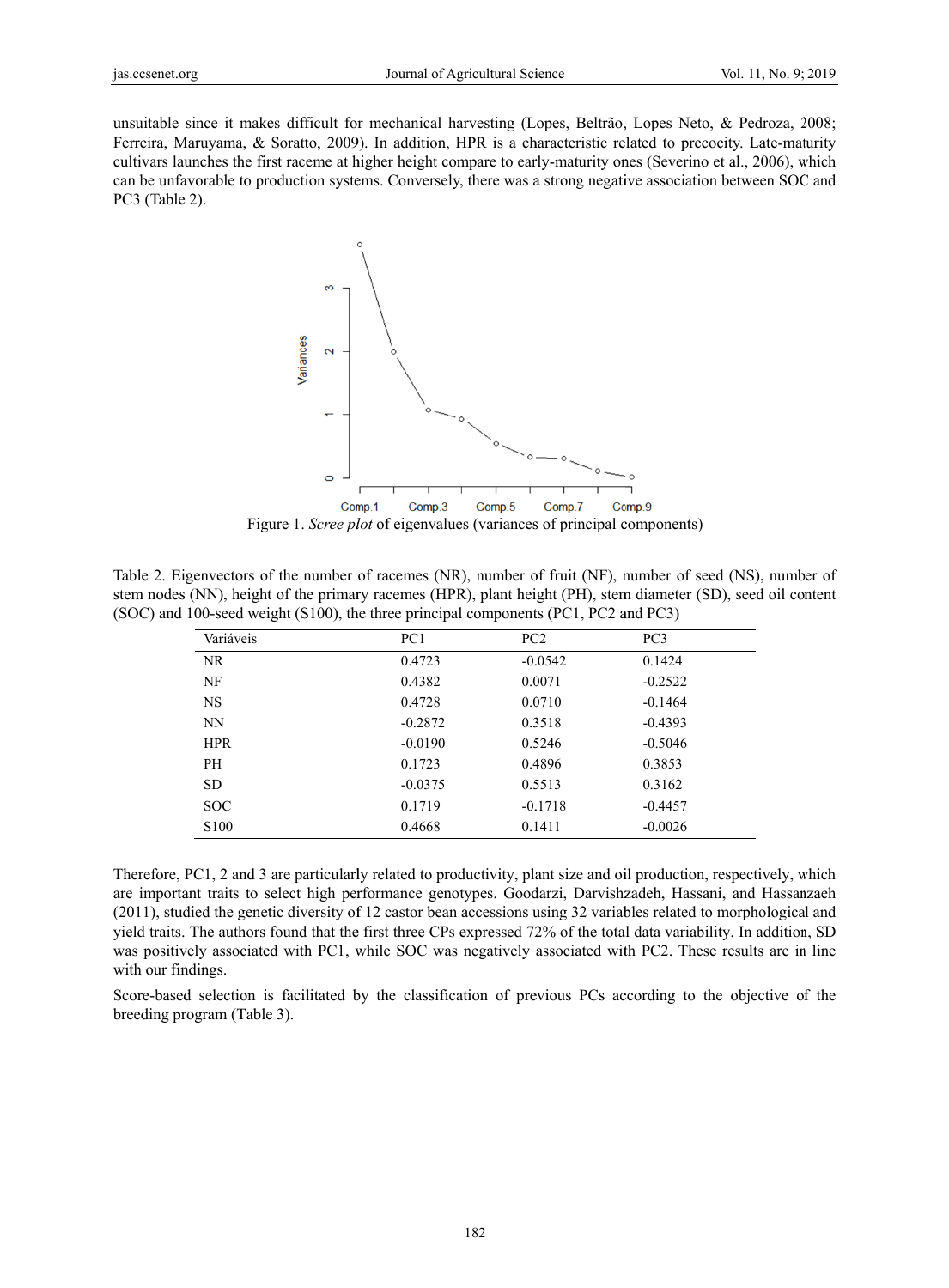| Hybrids                 | Principal Components |                 |           |
|-------------------------|----------------------|-----------------|-----------|
|                         | PC1                  | PC <sub>2</sub> | PC3       |
| $\,1\,$                 | $-1.5628$            | 1.5698          | $-0.0999$ |
| $\overline{c}$          | 0.9724               | 0.1679          | $-0.2366$ |
| $\overline{\mathbf{3}}$ | 0.9953               | $-0.5492$       | 0.2444    |
| $\overline{4}$          | $-0.5322$            | $-0.4541$       | $-0.2635$ |
| 5                       | 0.8725               | $-1.5546$       | $-0.1869$ |
| 6                       | $-2.8328$            | $-0.9213$       | 0.1218    |
| $\sqrt{ }$              | $-1.4180$            | $-1.2245$       | $-0.1246$ |
| 8                       | $-0.3910$            | $-0.2140$       | 0.0805    |
| 9                       | 1.4344               | 0.7384          | 1.1222    |
| 10                      | 1.3982               | 0.5639          | 0.1826    |
| 11                      | 0.5995               | 2.1935          | 0.7488    |
| 12                      | $-1.1383$            | $-2.2651$       | $-0.1408$ |
| 13                      | 0.1121               | 1.2808          | 0.2751    |
| 14                      | 4.7972               | $-0.4887$       | 0.7811    |
| 15                      | $-2.9734$            | $-1.4110$       | $-0.1589$ |
| 16                      | $-0.6820$            | $-1.3314$       | $-0.5598$ |
| 17                      | 0.7555               | $-0.4813$       | 0.0675    |
| 18                      | 1.8385               | 2.1191          | 2.3254    |
| 19                      | $-0.7975$            | 1.2632          | 0.8229    |
| 20                      | $-0.4344$            | $-0.6040$       | 0.4695    |
| 21                      | $-0.2501$            | $-1.0996$       | 1.5946    |
| 22                      | $-2.2975$            | 1.5422          | 0.6103    |
| 23                      | 3.9006               | 0.0303          | $-0.3778$ |
| 24                      | 1.7581               | 0.5268          | $-1.7058$ |
| 25                      | 1.0211               | 0.3183          | 0.4261    |
| 26                      | 1.9706               | $-0.3249$       | $-2.6905$ |
| 27                      | 1.2770               | 1.4260          | $-2.6675$ |
| 28                      | $-2.3590$            | $-0.6839$       | 1.0581    |
| 29                      | $-4.2702$            | 3.9196          | $-1.3968$ |
| 30                      | $-1.2132$            | $-2.5917$       | $-0.5812$ |
| 31                      | $-0.5506$            | $-1.4505$       | 0.2397    |

| Table 3. Scores for hybrids in relation to the three principal components (PC1, PC2 and PC3) |  |
|----------------------------------------------------------------------------------------------|--|
|                                                                                              |  |

In our case, hybrids that displayed high positive scores for PC1 were associated with grain yield, while those that displayed higher negative scores for PC2 and PC3 were associated with plant size and the oil productivity. Therefore, hybrids 14 and 23 could be recommended based on PC1, hybrids 30 and 12 by CP2, and hybrid 24 and commercial hybrids 26 and 27 by PC3 (Table 3).

No hybrid displayed superior performance for all three components simultaneously (grain, oil yield and short-height). Biplots combines eigenvectors and scores in a two-dimension structure that allows researchers to identify hybrids with desired traits as well as the correlation among them (Gabriel, 1971).

Variables related to grain yield (NS, NR, S100 and NF) and to plant height (SD, HPR and PH) showed a positive correlation with each other ( $\alpha$  < 90°), and thus breeders could potentially consider these variables as part of two groups that represent specific traits. However, correlation coefficients between these groups was very low ( $\alpha \approx$ 90°) or not significant. Hybrids 14 and 23, were the most suitable ones for cultivation for grains (PC1). In addition, these hybrids were more suitable to mechanical harvesting as they displayed shorter height than the average (PC2) (Figure 2).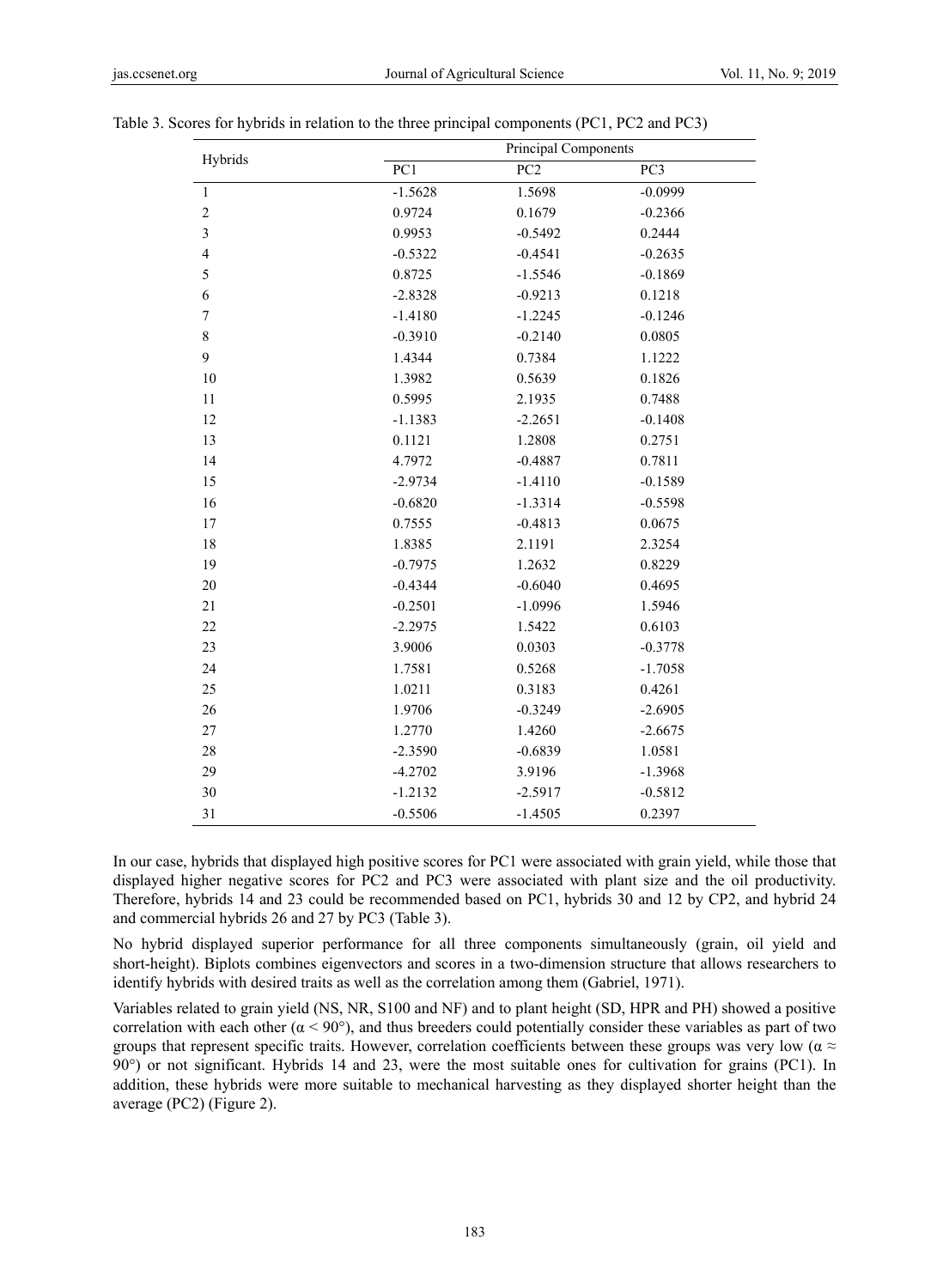

Figure 2. Biplot displaying eigenvectors and scores for principal components 1 and principal components 2

Variables related to grain yield showed a weak positive correlation ( $\alpha \le 90$ °) with SOC. Similar results were found by Souza-Schlick, Soratto, Pasquali, and Fernandes, (2011) while studying castor bean cultivar IAC 2028. This explains why hybrids 26, 27 and 24 had a greater oil production (PC3), which is a characteristic of greater interest in the commercialization of castor bean seeds. However, these hybrids displayed average performance regarding to grain yield (PC1) (Figure 3).

A negative correlation ( $\alpha$  > 90 °) between oil production and variables related to plant height is possibly related to excessive growth that not only causeed problems to harvest but also decreased yield since the energy expenditure for leaves and stem growth competes with seed and oil production (Severino et al., 2006). Only the commercial hybrid 26 was below average (PC2) among the hybrids selected for oil production (PC3), which is favorable for mechanical harvest (Figure 4).



Figure 3. Biplot displaying eigenvectors and scores for principal components 1 and principal components 3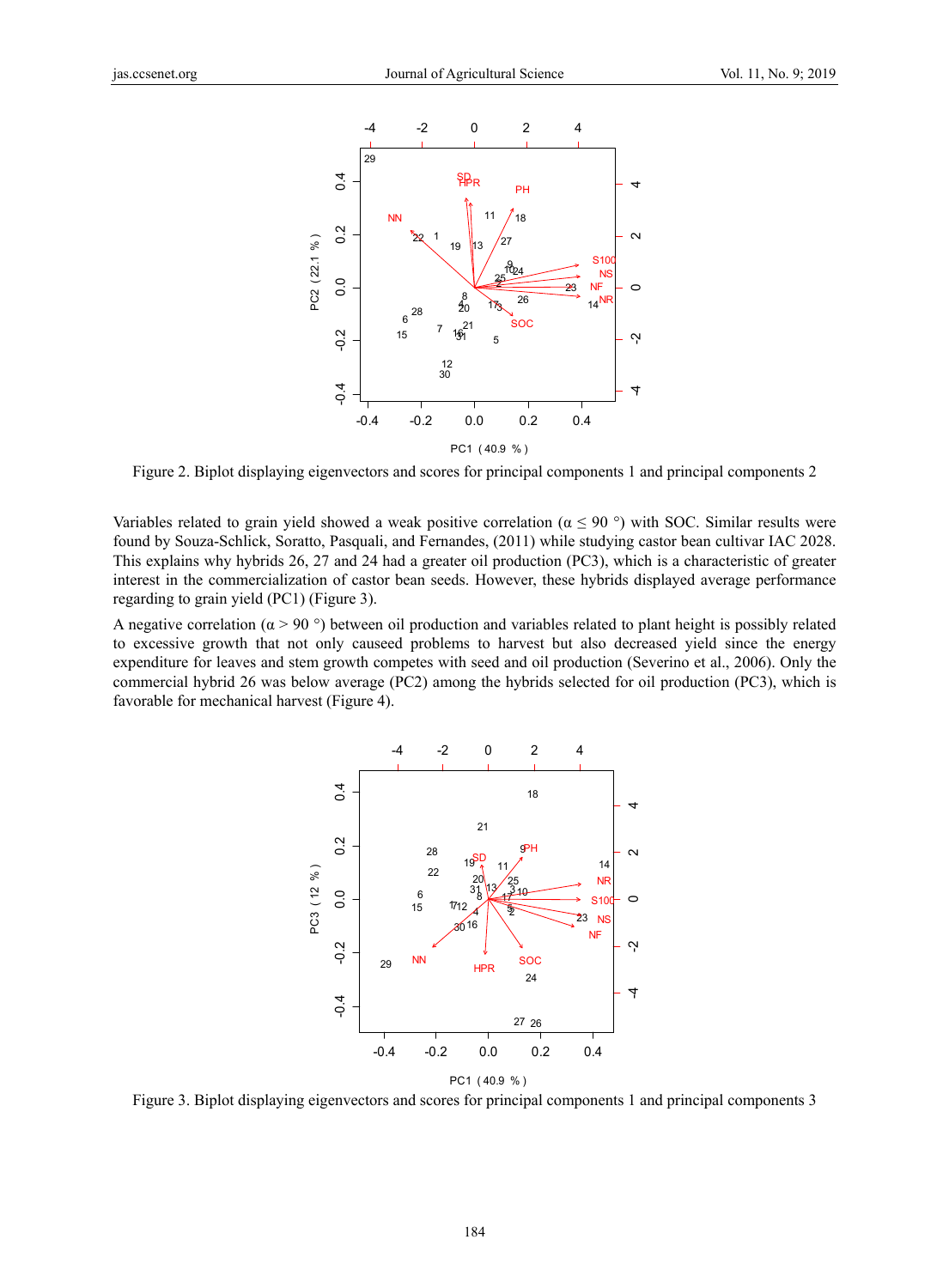

Figure 4. Biplot displaying eigenvectors and scores for principal components 2 and principal components 3

#### **4. Conclusions**

Hybrids 14 and 23 are the most suitable for grain production in commercial scale as they display short-height, favoring mechanical harvesting. Commercial hybrid 26 showed high oil production, medium grain yield and medium height.

#### **Acknowledgements**

We would like to thank to the Coordenação de Aperfeiçoamento de Pessoal de Nível Superior-Brasil (CAPES)-Finance Code 001 and the São Paulo Research Foundation (FAPESP/2018/14148-3) for the financial support and collaboration.

#### **References**

- Alvares, C. A., Stape, J. L., Sentelhas, P. C., Gonçalves, J. L. de M., & Sparovek, G. (2013). Koppen's climate classification map for Brazil. *Meteorologische Zeitschrift, 22*(6), 711-728. https://doi.org/10.1127/ 0941-2948/2013/0507
- Beebe, K. R., Pell, R. J., & Seasholt, M. B. (1998). *Chemometrics: A practical guide*. New York, NY: John Wiley & Sons.
- Beltrão, N. E. de M., Azevedo, D. M. P. de, Lima, R. de L. S., Queiroz, W. N., & Queiroz W. C. (2007). Ecofisiologia. In D. M. P. de Azevedo, & N. E. de M. Beltrão (Eds.), *O agronegócio da mamona no Brasil* (pp. 44-72)*.* Brasília, Distrito Federal: Embrapa Informação Tecnológica.
- Beltrão, N. E. de M., Vale, L., & Silva, O. R. F. da (2008). Agricultura Tropical: Quatro décadas de inovações tecnológicas, institucionais e políticas. Produção e Produtividade agrícola. *Grãos oleaginosos* (Vol. 1, pp. 753-766). Brasília, Distrito Federal: Embrapa Informação Tecnológica.
- Costa, F. X., Beltrão, N. E. de M., Silva, F. E. A., Melo Filho, J. S., & Silva. M. A. (2010). Disponibilidade de nutrientes no solo em função de doses de matéria orgânica no plantio da mamona. *Revista Verde de Agroecologia e Desenvolvimento Sustentável, 5*(3), 204-212.
- Costa, M. N. da, Pereira, W. E., Bruno, R. de L. A., Freire, E. C., Nóbrega, M. B. de M., Milani, M., & Oliveira, A. P. de (2006). Divergência genética entre acessos e cultivares de mamoneira por meio de estatística multivariada. *Pesquisa Agropecuária Brasileira, 41*(11), 1617-1622. https://doi.org/10.1590/S0100-204X2 006001100007
- Cruz, C. D., Regazzi, A. J., & Carneiro, P. C. S. (2012). *Modelos Biométricos Aplicados ao Melhoramento Genético*. Editora UFV, Viçosa, Brazil.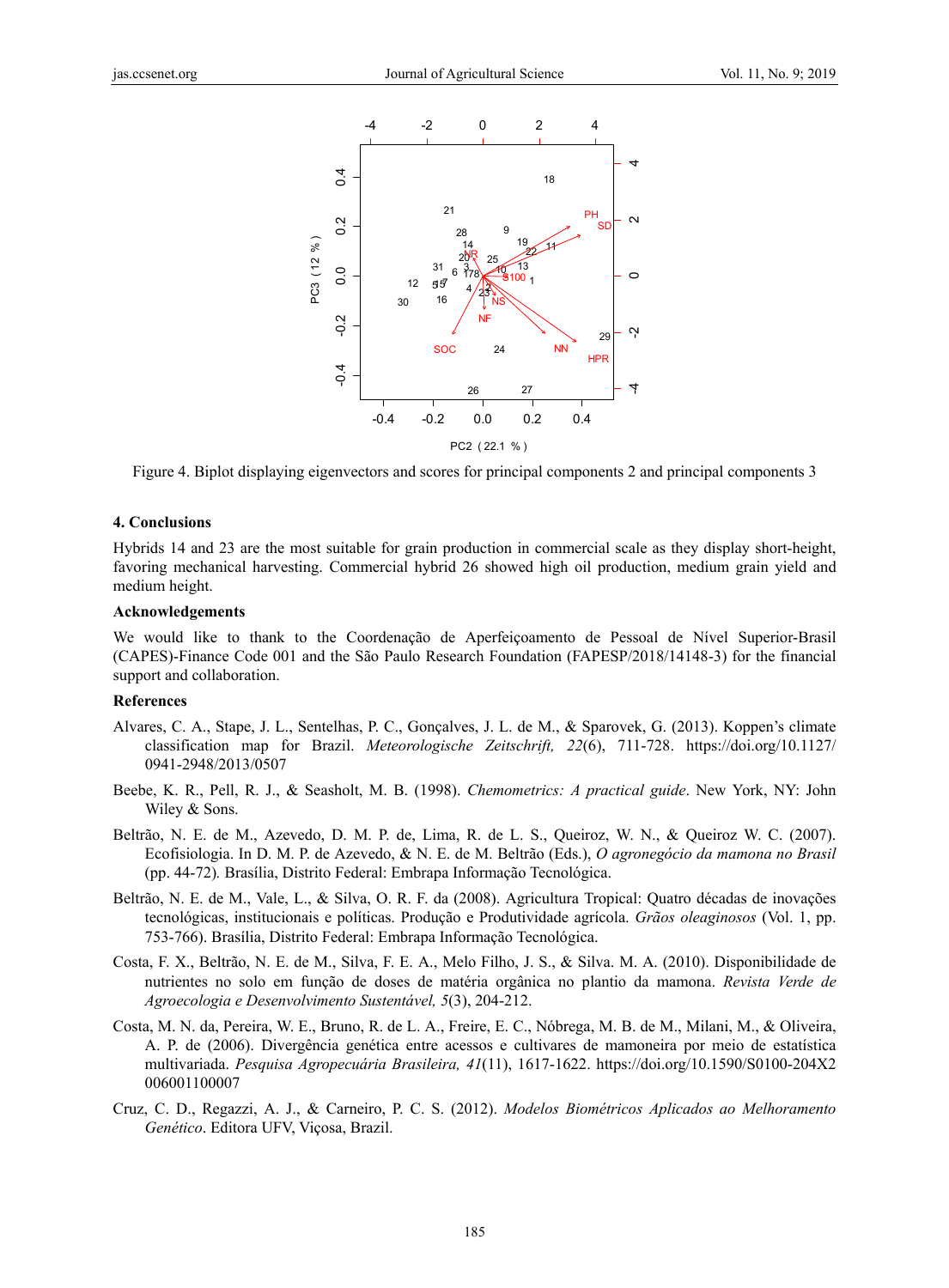- Ferreira, M. G. C., Maruyama, W. I., & Soratto, R. P. (2009). Avaliação de cultivares de mamona em dois arranjos de plantas no outono-inverno em Cassilândia-MS. *Revista Brasileira de Oleaginosas e Fibrosas, 13*(2), 53-60.
- Fidalski, J., Tormena, C. A., & Scapim, C. A. (2007) Espacialização vertical e horizontal dos indicadores de qualidade para um latossolo vermelho cultivado com citros. *Revista Brasileira de Ciência do Solo, 31*(1), 9-19. https://doi.org/10.1590/S0100-06832007000100002
- Gabriel, K. R. (1971). The biplot graphic display of matrices with application to principal component analysis. *Biometrika, 58*(3), 453-467. https://doi.org/10.1093/biomet/58.3.453
- Greveniotis, V., Bouloumpasi, E., Tsakiris, I., Sioki, E., & Ipsilandis, C. (2018). Evaluation of Elite Open-Pollinated Maize Lines in Two Contrasting Environments. *Journal of Agricultural Science, 10*(1), 85-101. https://doi.org/10.5539/jas.v10n1p85
- Grobe, J. R. (2005). *Aplicações da estatística multivariada na análise de resultados em experimentos com solos e animais* (Master's thesis, Universidade Federal do Paraná, Curitiba).
- Goodarzi, F., Darvishzadeh, R., Hassani, A., & Hassanzaeh, A. (2011). Study on genetic variation in Iranian castor bean (*Ricinus communis* L.) accessions using multivariate statistical techniques. *Journal of Medicinal Plants Research, 5*(21), 5254-5261.
- Kaiser, H. F. (1958). The varimax criterion for analytic rotation in fator analysis. *Psychometrika, 23*(3), 187-200. https://doi.org/10.1007/BF02289233
- Leite W. S., Pavan B. E., Alcântara Neto F., Matos Filho C. H. A., Feitosa F. S., & Oliveira C. B. (2016). Multivariate exploratory approach and influence of six agronomic traits on soybean genotypes selection. *Nativa, 4*, 206-210. https://doi.org/10.14583/2318-7670.v04n04a04
- Lopes, F. F. de M., Beltrão, N. E. de M., Lopes Neto, J. P., & Pedroza, J. P. (2008). Crescimento inicial de genótipos de mamoneira com sementes submetidas ao envelhecimento acelerado. *Revista Brasileira de Oleaginosas e Fibrosas, 12*(2), 69-79.
- Moura, D. S., Brito, G. G., Moraes, Í. L., Fagundes, P. R. R., Castro, A. P., & Deuner, S. (2018). Cold Tolerance in Rice Plants: Phenotyping Procedures for Physiological Breeding. *Journal of Agricultural Science, 10*(1), 313-324. https://doi.org/10.5539/jas.v10n1p313
- Oliveira, T. R. A. de, Gravina, G. de A., Oliveira, G. H. F. de, Araujo, L. C. de, Araújo, K. C., Cruz, D. P. da, Amaral Junior, A. T. do, ... Daher, R. F. (2018). Multivariate analysis used as a tool to select snap bean (*Phaseolus vulgaris* L.) genotypes. *Australian Journal of Crop Science, 12*(01), 67-73. https://doi.org/ 10.21475/ajcs.18.12.01.pne661
- Panero, J. S., Silva, H. E. B. da, Panero, P. S., Smiderle, O. J., Panero, F. S., Faria, F. S. E. D. V., & Rodriguez, A. F. R. (2018). Separation of Cultivars of Soybeans by Chemometric Methods Using Near Infrared Spectroscopy. *Journal of Agricultural Science, 10*(4), 351-360. https://doi.org/10.5539/jas.v10n4p351
- R Core Team. (2018). *R: A language and environment for statistical computing*. R Foundation for Statistical Computing, Vienna, Austria.
- Rencher, A. C., & Christensen, W. F. (2002). *Methods of Multivariate Analysis*. John Wiley & Sons, Inc.: Toronto, ON, Canada. https://doi.org/10.1002/0471271357
- Sartori, M. M. P., Silva, J. da, & Zanotto, M. D. (2018). Comparison of methods for selection of castor beans lineages. *Comunicata Scientiae, 9*(4), 687-694.
- Savy Filho, A. (2005). *Mamona: Tecnologia Agrícola* (p. 105). Campinas, São Paulo: EMOPI.
- Scholz, V., & Silva, J. N. da. (2008). Prospects and risks of the rise of castor oil as a fuel. *Biomass and Bioenergy, 32*, 95-100. https://doi.org/10.1016/j.biombioe.2007.08.004
- Severino, L. S., Ferreira, G. B., Moraes, C. R. de A., Gondim, T. M. de S., Freire, W. S. de A., Castro, D. A. de, ... Beltrão, N. E. de M. (2006). Crescimento e produtividade da mamoneira adubada com macronutrientes e micronutrientes. *Pesquisa Agropecuária Brasileira, 41*(4), 563-568. https://doi.org/10.1590/S0100-204X 2006000400003
- Silva, D. J., & Queiróz, A. C. (2002). *Análise de alimentos métodos químicos e biológicos* (3rd ed., p. 235). Viçosa, MG: UFV.